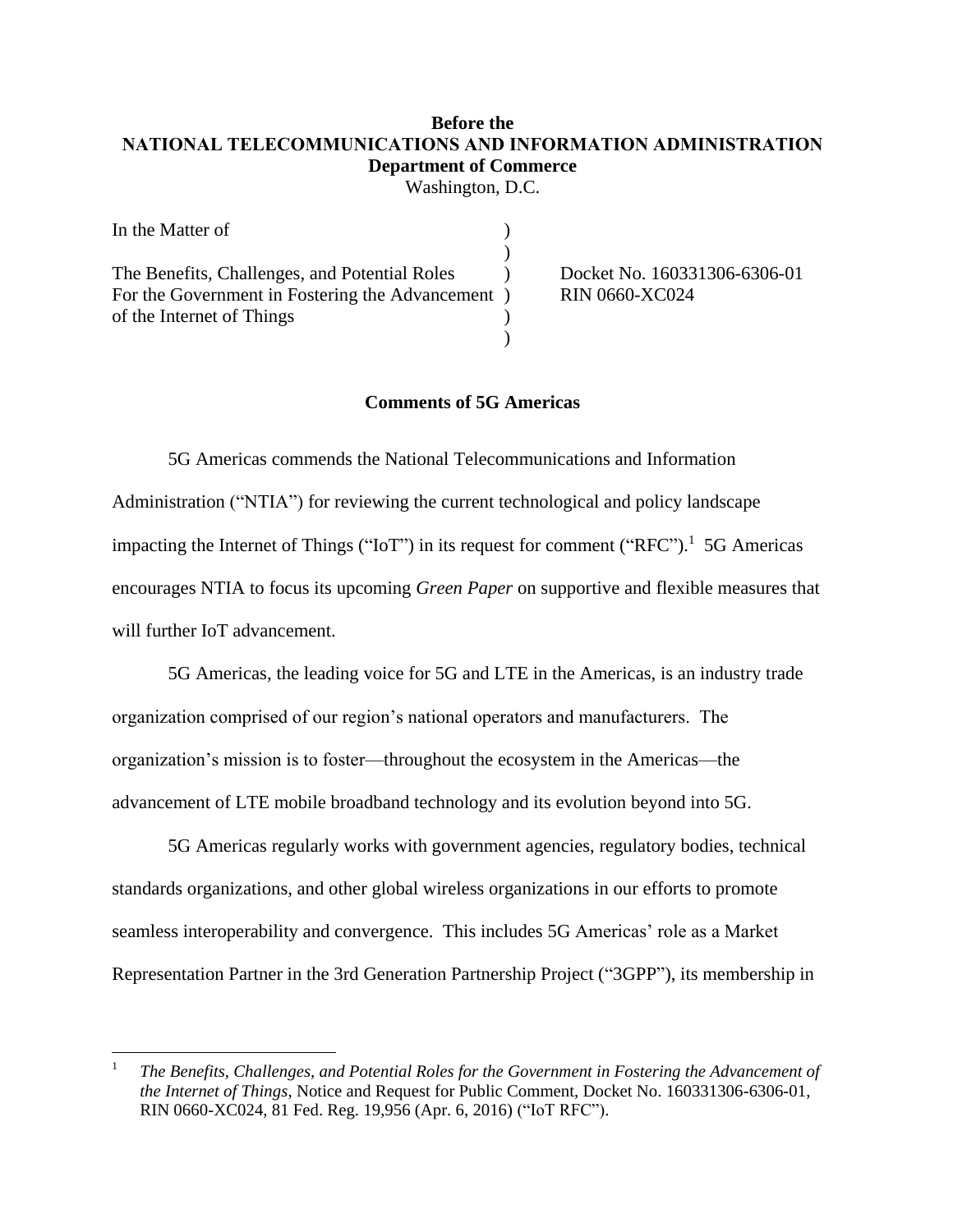the International Telecommunication Union ("ITU") and the Inter-American

Telecommunication Commission of the Organization of American States ("CITEL"), and its collaborative working agreements with other agencies throughout the Western hemisphere.

To further its mission, 5G Americas plays a major role in researching and educating the industry on advancements in 3GPP technology. As an example of that leadership, in the last year, 5G Americas has published several IoT and 5G white papers that explore these developments and make industry and government recommendations, including *Cellular Technologies Enabling the Internet of Things*<sup>2</sup> and *5G Technology Evolution Recommendations.* <sup>3</sup> 5G Americas points NTIA to its trove of publicly-available white papers as

NTIA navigates this rapidly changing field.<sup>4</sup> While IoT has begun to be deployed in existing

cellular and other wireless technologies, 5G, expected to be commercially deployed in 2020,

could facilitate IoT through more efficient network management of Massive Machine-Type

Communications and other IoT applications. 5

4 5G Americas' white papers are available at http://www.4gamericas.org/en/resources/white-papers/.

 $\overline{2}$ <sup>2</sup> White Paper, *Cellular Technologies Enabling the Internet of Things*, 5G Americas (Nov. 2015), http://www.4gamericas.org/files/6014/4683/4670/4G\_Americas\_Cellular\_Technologies\_Enabling\_t he\_IoT\_White\_Paper -\_November\_2015.pdf ("*Cellular IoT* White Paper").

<sup>3</sup> White Paper, *5G Technology Evolution Recommendations*, 5G Americas (Oct. 2015), http://www.4gamericas.org/files/2414/4431/9312/4G\_Americas\_5G\_Technology\_Evolution\_Recom mendations\_-\_10.5.15\_2.pdf ("*5G Evolution* White Paper"); *see also* White Paper, *4G Americas' Recommendations on 5G Requirements and Solutions*, 5G Americas (Oct. 2014), http://www.4gamericas.org/files/2714/1471/2645/4G Americas Recommendations on 5G Require ments and Solutions 10\_14\_2014-FINALx.pdf ("*Recommendations on 5G* White Paper").

<sup>5</sup> The appropriateness of "Net Neutrality" rules for IoT should be considered in light of the need for some prioritization of applications. *See, e.g. Could net neutrality stand in the way of traffic safety?* Tech Policy Daily, American Enterprise Institute (June 2, 2016), http://www.techpolicydaily.com/communications/net-neutrality-stand-way-trafficsafety/?utm\_source=newsletter&utm\_medium=paramount&utm\_campaign=cict.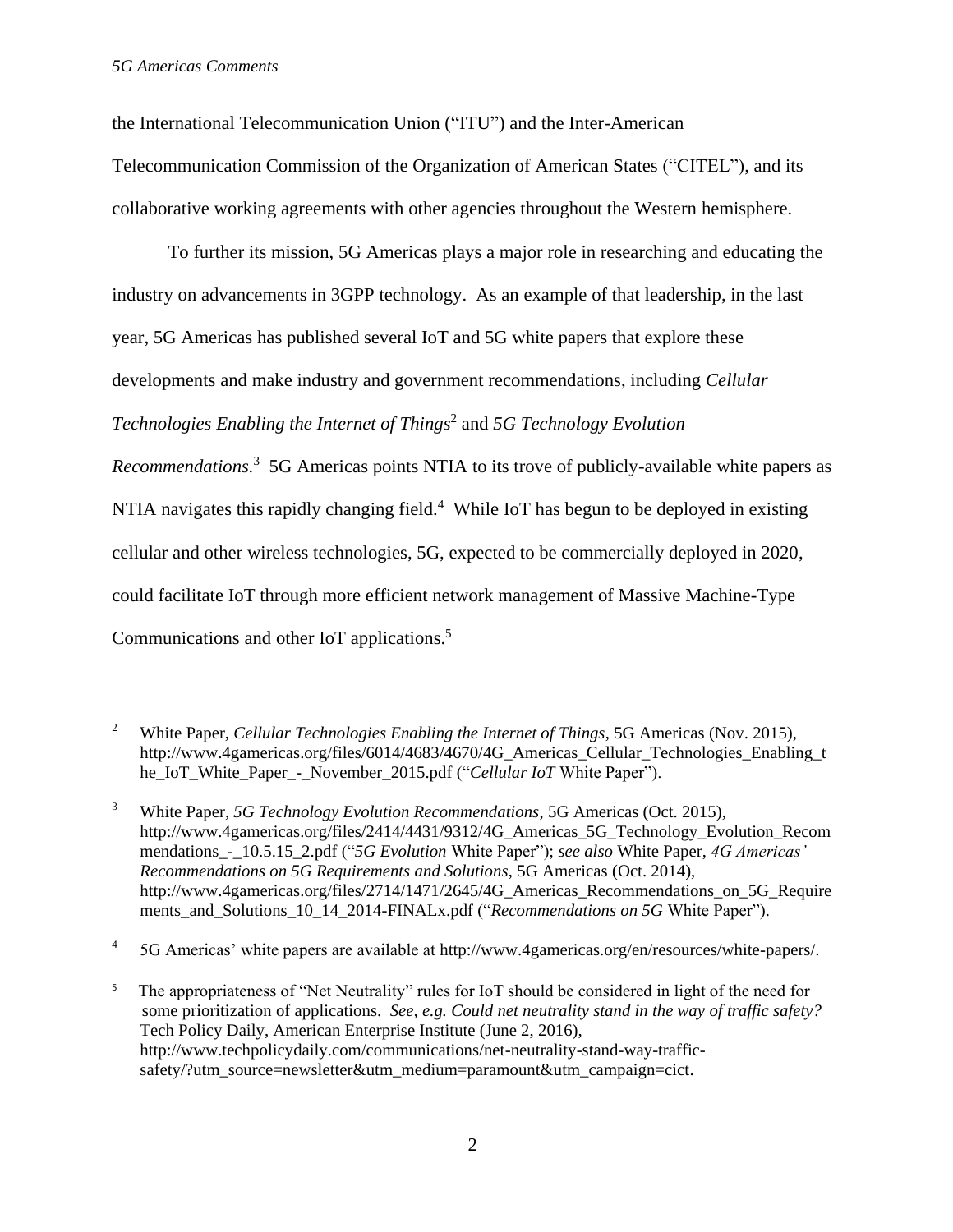The questions that NTIA raises in its RFC reflect the complex issues accompanying development and implementation of IoT. In response to those questions, 5G Americas comments on (1) identifying characteristics of IoT; (2) requirements for fostering advancement of IoT; (3) domestic and international policy for IoT development; and (4) current work to address IoT security.

#### **I. Internet of Things Characteristics**

The NTIA seeks input on the definitions it should "use in examining the IoT landscape."<sup>6</sup> 5G Americas cautions against limiting definitions while technology is constantly changing. At the same time, it is important to understand what IoT can encompass.

5G Americas has previously explained IoT broadly in its *Cellular Technologies Enabling the IoT* White Paper, and encourages NTIA to do the same. The IoT is "a network of physical objects, machines, people and other devices to enable connectivity and communications to exchange data for intelligent applications and services to be developed."<sup>7</sup> IoT, a "natural evolution of Machine-to-Machine (M2M) technology," is the "interconnection of intelligent devices and management platforms that collectively enable the 'smart world' around us."<sup>8</sup> IoT devices include "smartphones, tablets, consumer electronics, connected vehicles, motors and sensors capable of IoT communications." <sup>9</sup> Potential IoT use cases span a diverse range of industries and are virtually unlimited; these include smart irrigation systems,

 $\overline{\phantom{a}}$ 

<sup>6</sup> IoT RFC at 19,958, Question 2.

<sup>7</sup> *Cellular IoT* White Paper at 1, Executive Summary.

<sup>8</sup> *Id.* at 4 § 2.1.

<sup>9</sup> *Id.* at 1, Executive Summary.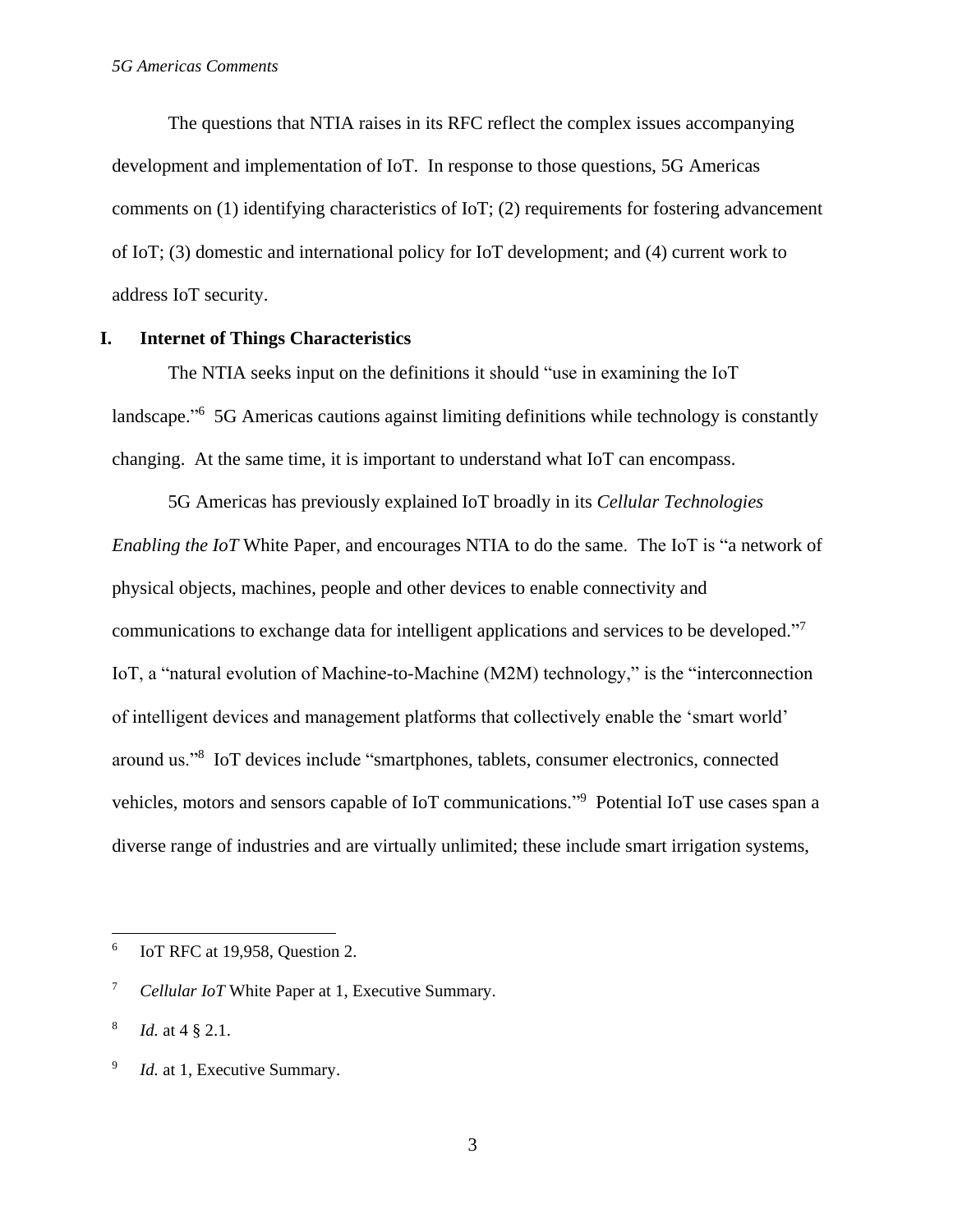smart buildings, smart meters, smart cities, home energy management, vehicle diagnostics, and more. $^{10}$ 

Due to the wide range of existing and potential use cases, there are indeed "challenges and opportunities that are novel to  $I \circ T$ ," as NTIA recognizes.<sup>11</sup> One of the major challenges is the rate at which IoT applications and devices are increasing. IoT applications "are predicted to grow at a much faster pace than what existing networks and cellular technologies can optimally handle."<sup>12</sup> Recent "market analyses and predictions indicate that the field of IoT is expected to bring a revolution of tremendous growth opportunities with millions of new endpoint and gateway (GW) devices, innovative network infrastructures and new sets of enablement protocols/technologies and exciting applications."<sup>13</sup> Rapid growth requires rapid innovation in network management to meet the demands of technology.

While some of these challenges exist for other technology, IoT applications are also unique in part because of the diversity of technology and the broad range of uses. Smart cars, for example, demand low latency so that there will be no delay in communicating while they are moving in traffic. Some IoT applications on the other hand—such as smart meters or connected streetlamps—will not require regular signals, but will need to operate at low power to extend battery life. Further, the mobility of many of these IoT devices will require the flexibility to move from network to network while maintaining consistent communications.

 $\overline{\phantom{a}}$ 

4

<sup>&</sup>lt;sup>10</sup> *Id.* at 11 § 3 and 11-12, Table 3.1 (citing one M2M use cases).

<sup>&</sup>lt;sup>11</sup> IoT RFC at 19,958, Question 1(b).

<sup>12</sup> *5G Evolution* White Paper at 3 § 2.1.

<sup>&</sup>lt;sup>13</sup> *Cellular IoT* White Paper at 1, Executive Summary.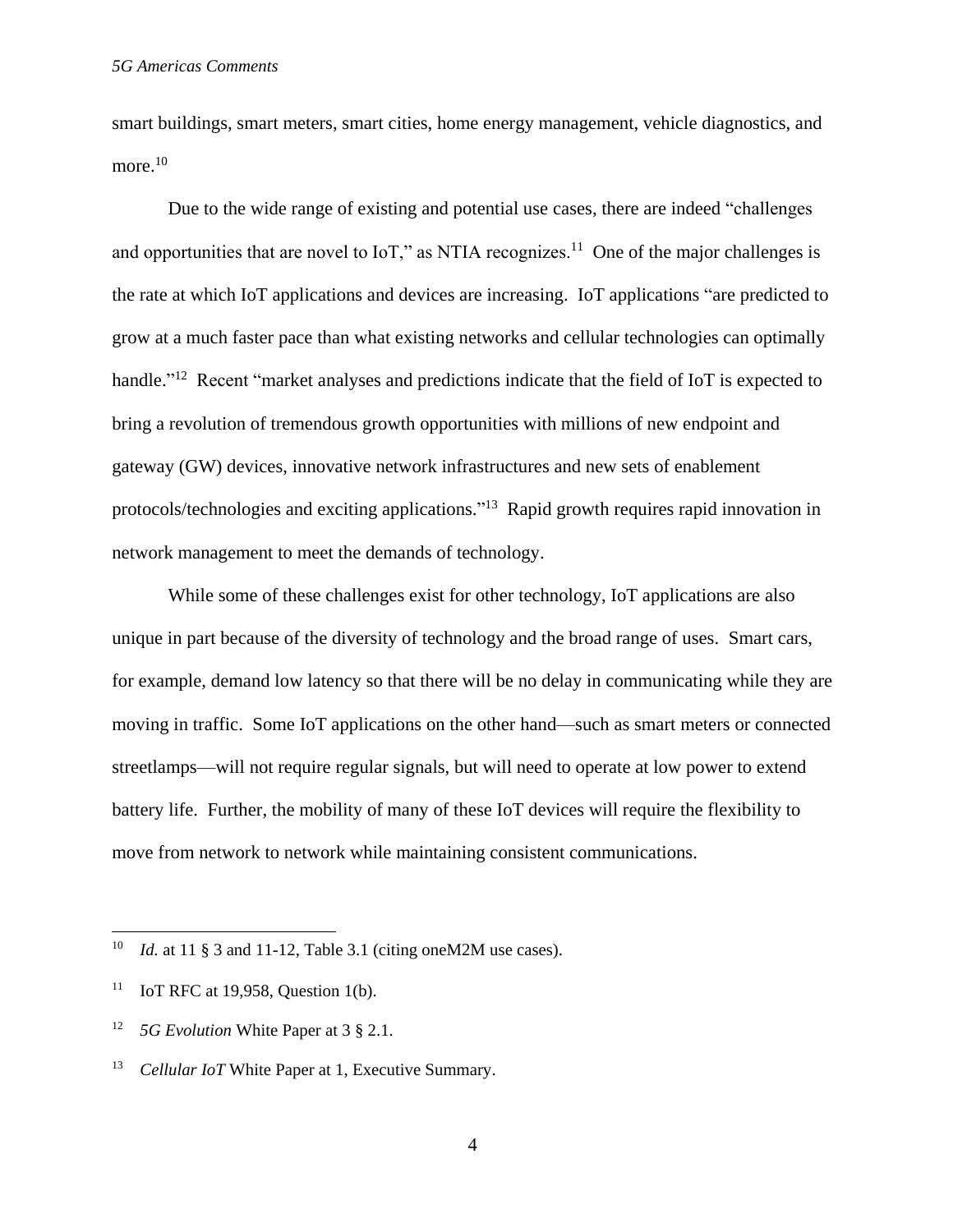#### *5G Americas Comments*

 $\overline{a}$ 

## **II. Fostering Advancement of IoT Technologies**

To foster advancement of IoT in light of these challenges and opportunities,<sup>14</sup> NTIA and other agencies must have flexible regimes that support innovation and allow the industry to develop solutions to many of the above-mentioned challenges.<sup>15</sup> Supportive steps for advancing IoT include ensuring availability of sufficient spectrum with flexible use. In turn, such flexibleuse policies will encourage infrastructure investment and development.

a. *Spectrum availability will encourage innovation*.

Sufficient spectrum availability is key to IoT development.<sup>16</sup> The IoT will require densification of cellular networks for connected high-speed consumer devices and certain industrial data-intensive applications such as robotics and advanced manufacturing. The IoT will also require networks of industrial narrowband, low-power Machine-Type Communications (MTC) with lower capacity requirements. Even though many industrialized IoT or MTC applications will be much lower-power than consumer broadband devices or access points, new technology for IoT means a surge in mobile wireless data, with increased demands for network management, and the efficient allocation of spectral resources through network slicing and mobility on-demand, and other innovative core and edge technologies.

Diversity of IoT applications requires spectrum in low-, mid-, and high-band ranges of various channel widths. According to Julius Knapp, Chief of the Federal Communications

<sup>&</sup>lt;sup>14</sup> *See* IoT RFC at 19,957 ("NTIA is requesting comment on the benefits, challenges, and potential roles for the government in fostering the advancement of the [IoT]").

<sup>15</sup> *See, e.g.*, *id.* at 19,959, Question 6 (seeking input on technological issues that could hinder the development of IoT); *see also id.*, Question 10 (asking about government role in "bolstering and protecting the availability and resiliency of these infrastructures to support IoT").

<sup>&</sup>lt;sup>16</sup> *See id.* at 19,959, Question 6(a)(iii) (asking whether spectrum availability may be a possible technological issue for development of IoT).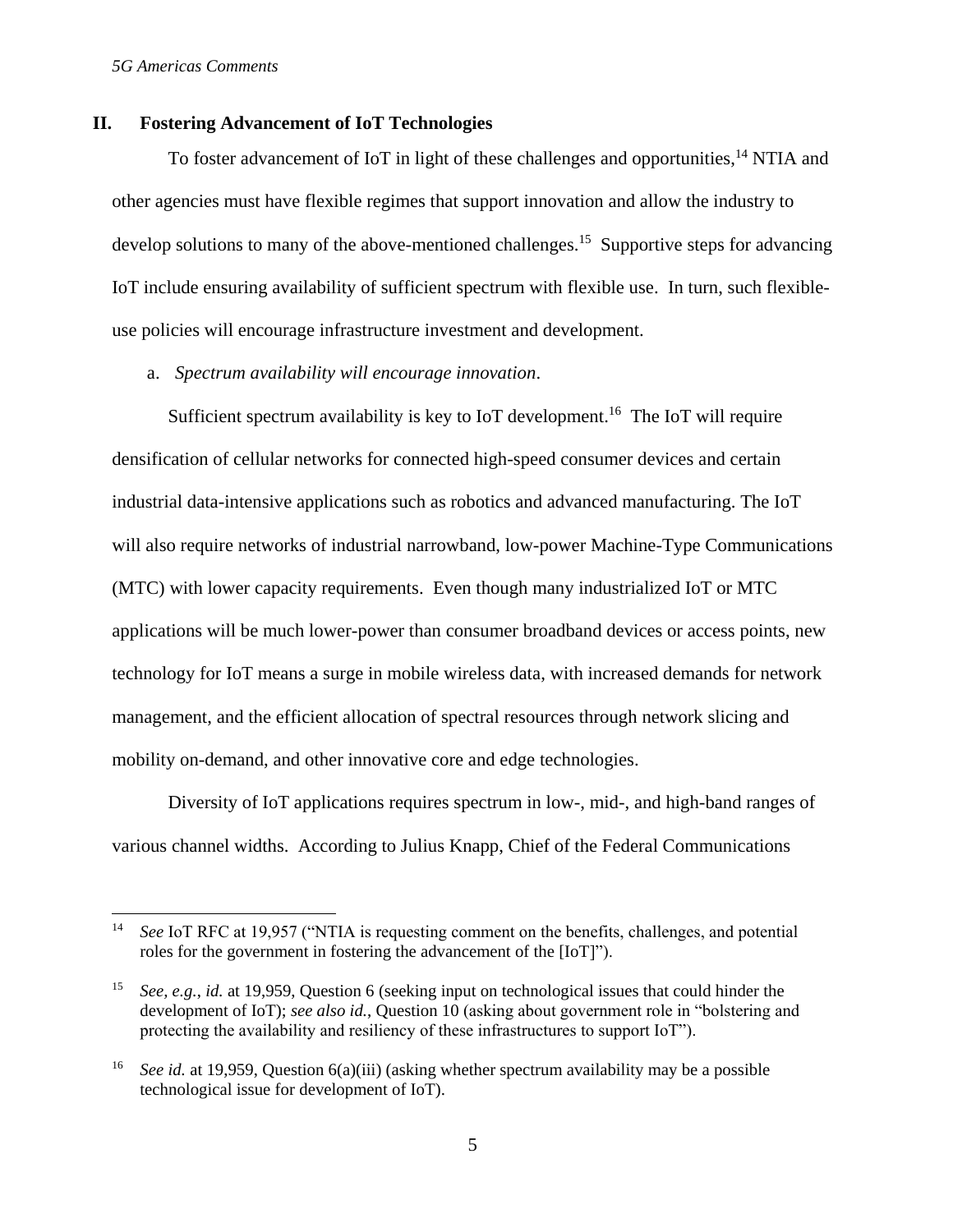Commission's Office of Engineering and Technology, the Commission's decisions are moving away from "service-specific spectrum" so that "the Commission's flexible rules in both unlicensed and licensed bands" can "obviate the need for allocations narrowly tailored to specific uses."<sup>17</sup> Knapp provides the rationale for flexible rules: they allow business to "focus on locating spectrum that best matches their need, with higher-frequencies best accommodating high-bandwidth applications, and lower bandwidths accommodating uses requiring wider area coverage." 18

In short, higher, mid, and lower bands are important for IoT development.<sup>19</sup> For instance, low-band spectrum is crucial for both consumer broadband devices and for Massive MTC where coverage is a critical factor (e.g., seismic sensors). And wide channelized millimeter wave spectrum would be ideal for applications that require very low latency in smaller areas with very high throughput, like industrial IoT smart manufacturing. Self-driving connected cars will require both low latency and high-throughput, so will require both low- and high-band spectrum. To best accommodate the variety of applications within IoT, the industry needs a broad range of additional spectrum for continued development. Additional spectrum with flexible use rules—is vital for the United States to retain its leadership in innovative

 $17\,$ <sup>17</sup> Julius Knapp, Chief, Office of Engineering and Technology, Federal Communications Commission, Comments at the 2014 Winnik Forum (Nov. 2014).

<sup>18</sup> *Id*.

<sup>19</sup> *See 5G Evolution* White Paper at 8 § 3.1, 22 § 4.2.9, and 30 § 6.2.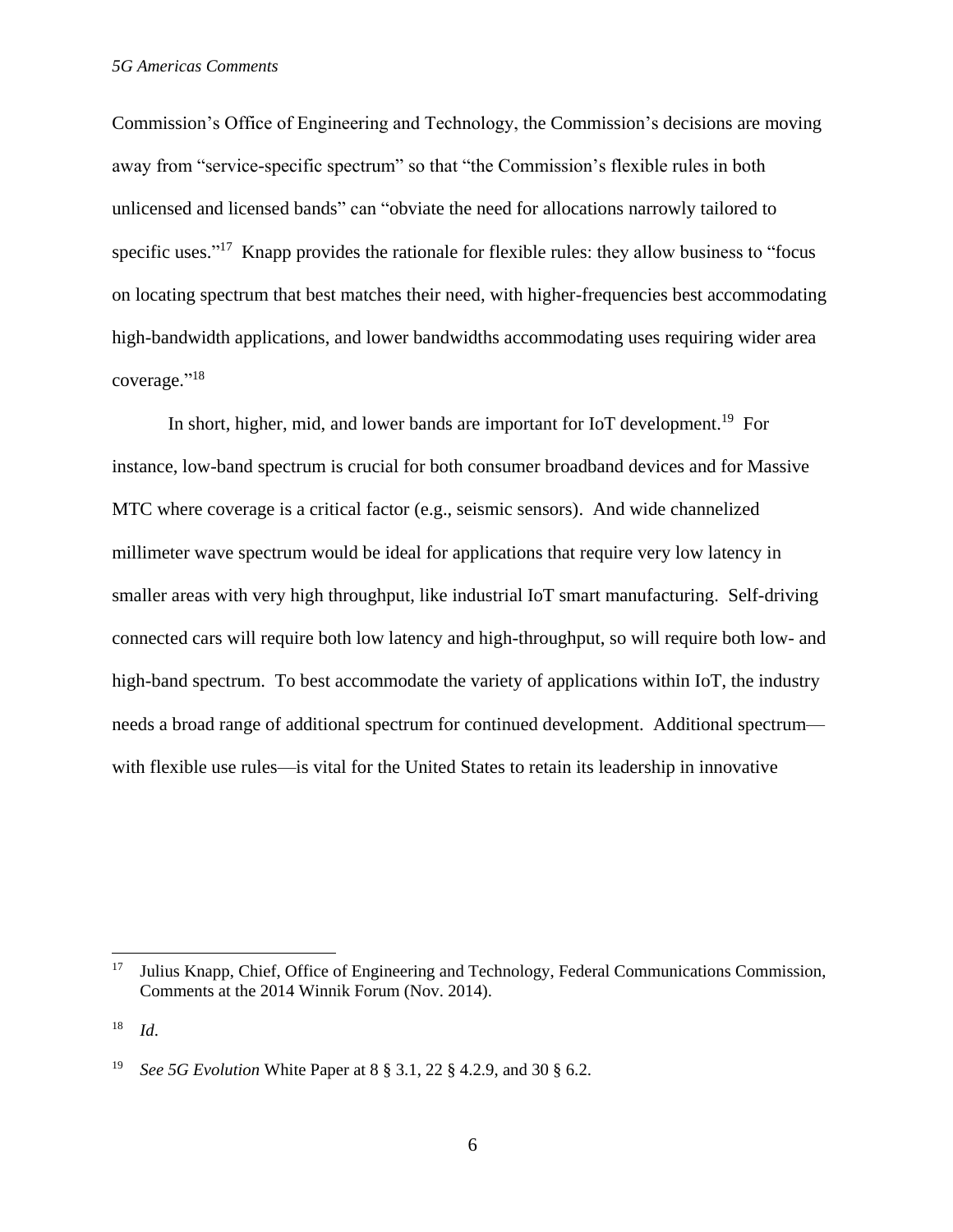wireless applications. 5G Americas encourages NTIA to continue identifying spectrum bands to repurpose for commercial use, consistent with the President's directive.<sup>20</sup>

*b. IoT will require updates to network infrastructure.*

IoT will also place unique demands on infrastructure.<sup>21</sup> Infrastructure must evolve along with the creation of IoT technology to support the increasing demands of the billions of connected devices projected to enter the market. Network infrastructure will not only need to be "highly scalable in terms of its capacity" but also able to "optimally handle differing service needs of various IoT verticals."<sup>22</sup> IoT service requirements include the need for "mobility, latency, network reliability and resiliency."<sup>23</sup> Meeting these requirements will entail "rearchitecting key components of the cellular network, such as to support mobility on-demand only for those devices and services that need it."24

5G Americas has explored functional architecture and commonly-used protocols in IoT. A typical end-to-end architecture for IoT solutions includes the device or gateway, access network, mobile core network, connectivity platform, and application platform. These components are currently being optimized for IoT or Massive MTC applications. For instance, there has been a push to optimize the 3GPP core network for IoT services and devices,

 $\overline{a}$ 

<sup>20</sup> *See* Presidential Memorandum, *Expanding America's Leadership in Wireless Innovation*, The White House (June 14, 2013), https://www.whitehouse.gov/the-pressoffice/2013/06/14/presidentialmemorandum-expanding-americas-leadership-wireless-innovatio.

<sup>21</sup> *See* IoT RFC at 19,959, Question 8 ("How will IoT place demands on existing infrastructure architectures, business models, or stability?").

<sup>22</sup> *5G Evolution* White Paper at 3 § 2.1.

<sup>23</sup> *Id*.

<sup>24</sup> *Id.*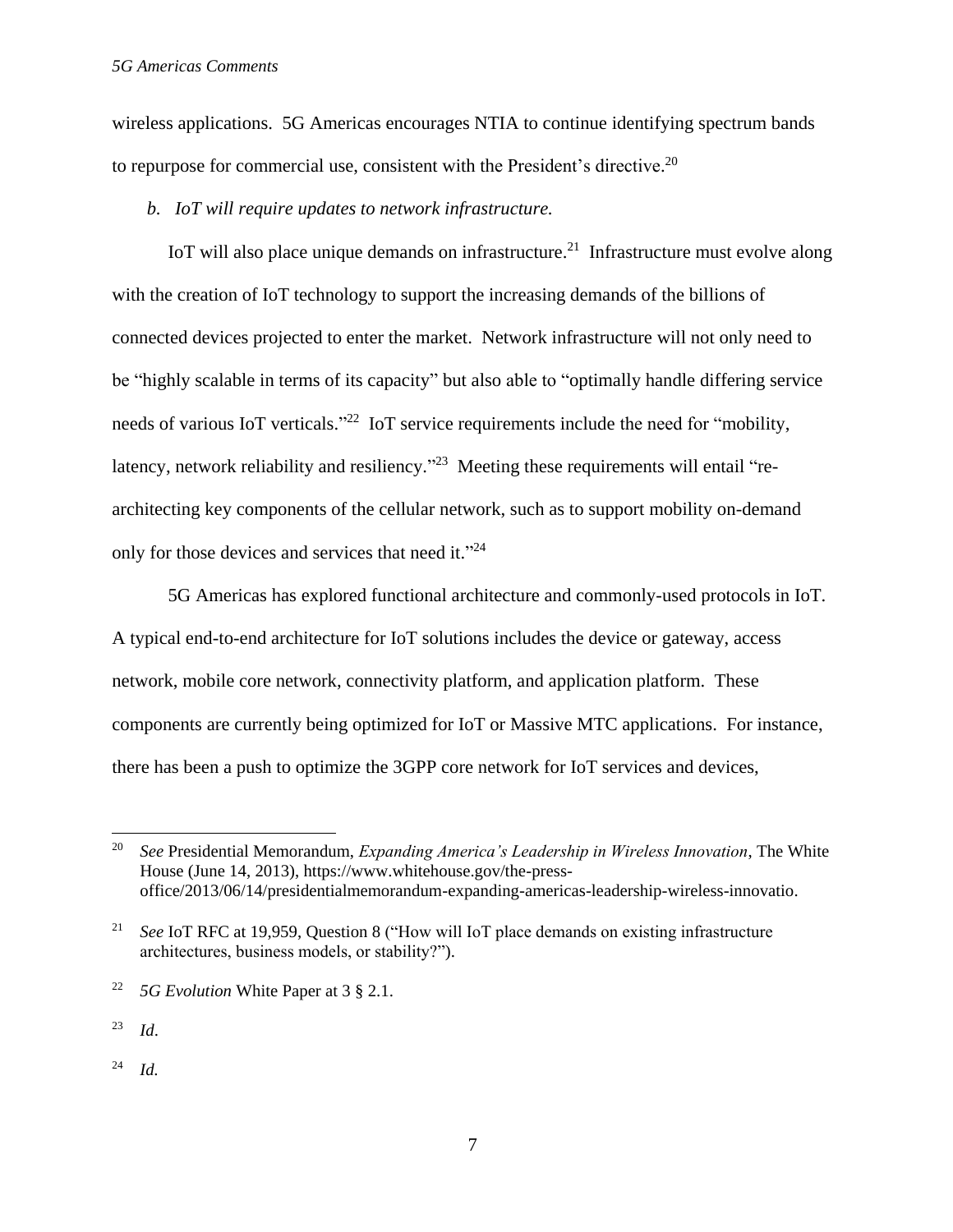including ongoing MTC work in 3GPP and the application of Network Functions Virtualization (NFV) and Software-Defined Networking (SDN) technologies to support use cases more efficiently.<sup>25</sup> While NFV and SDN were originally developed for enhanced mobile broadband, their more efficient functionality will help facilitate IoT as well.

IoT also requires other network-related solutions, including alternative access method enablement; the provision of seamless connectivity via multiple access technologies; remote and automated operation, administration, management and provision; virtualization on the majority of network domains; and discoverability of data, services and applications via search engines.<sup>26</sup> As IoT applications continue to expand, network architecture must continue to evolve. Accordingly, businesses will seek to adjust their models to leverage these applications for their customers' benefit. 5G Americas provides communication service providers with guidelines for IoT business models and solutions for forming effective IoT strategies.<sup>27</sup> Steps include updating business models, identifying the technology implications, securing IoT services and information assets, and updating management platforms.<sup>28</sup> As businesses face these challenges, they will need a supportive environment from agencies and regulators to allow for ease of implementing IoT.

 $\overline{\phantom{a}}$ 

<sup>25</sup> *Cellular IoT* White Paper at 22-24 § 4.1.

<sup>26</sup> *Cellular IoT* White Paper at 22-24 § 4.1 and 57, Appendix A.

<sup>27</sup> *Id.* at 57, Appendix A.

<sup>28</sup> *Id.* at 57-59, Appendix A.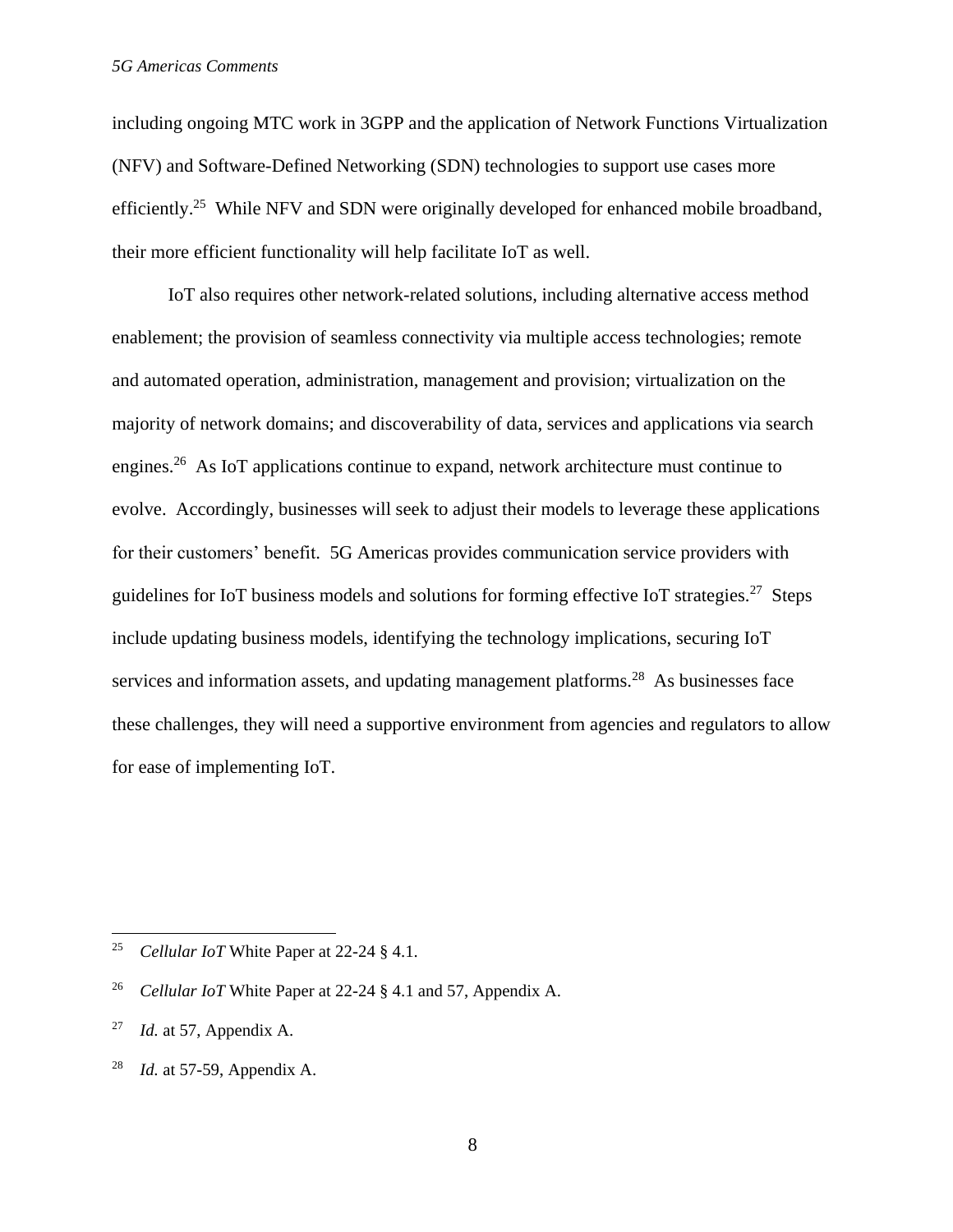## **III. Domestic and International Policy**

The RFC seeks input on "how to best monitor and/or engage in various international fora" to encourage innovation and growth of the digital economy.<sup>29</sup> Specifically, NTIA wants input on factors it should consider in its international engagement in standards and specification organizations, industry alliances, and other bodies. <sup>30</sup> With respect to the International Telecommunication Union, an inter-governmental body of the United Nations, the United States should support policies that promote international harmonization of spectrum at the broad service level, and not harmonization of spectrum for specific IoT applications themselves. Rather, the decision to apply particular IoT applications in particular spectrum bands should be left to industry. IoT will develop best if allowed to be deployed under flexible-use policies. With respect to technical standards bodies, while it is important for the United States to be aware of the work within international standards bodies, any role of NTIA should be that of supporting industry efforts at standardization. NTIA should oppose efforts of other governments or inter-governmental bodies to develop technology standards for IoT, which would only limit its innovation.

As a general matter, regional and global harmonization of spectrum bands at the service—not application—level is beneficial to consumers because it provides the U.S. ecosystem with economies of scale, reduces overall cost to consumers, and provides "faster adoption and proliferation of the technology.<sup>"31</sup> A 5G application like IoT can benefit from

l

<sup>&</sup>lt;sup>29</sup> IoT RFC at 19,959, Question 19.

<sup>30</sup> *See id.* at 19,959, Question 20.

<sup>31</sup> *Comments of 5G Americas* at 14, GN Docket No. 14-177, et al. (filed Jan. 27, 2016); *5G Evolution*  White Paper at 49 § 8.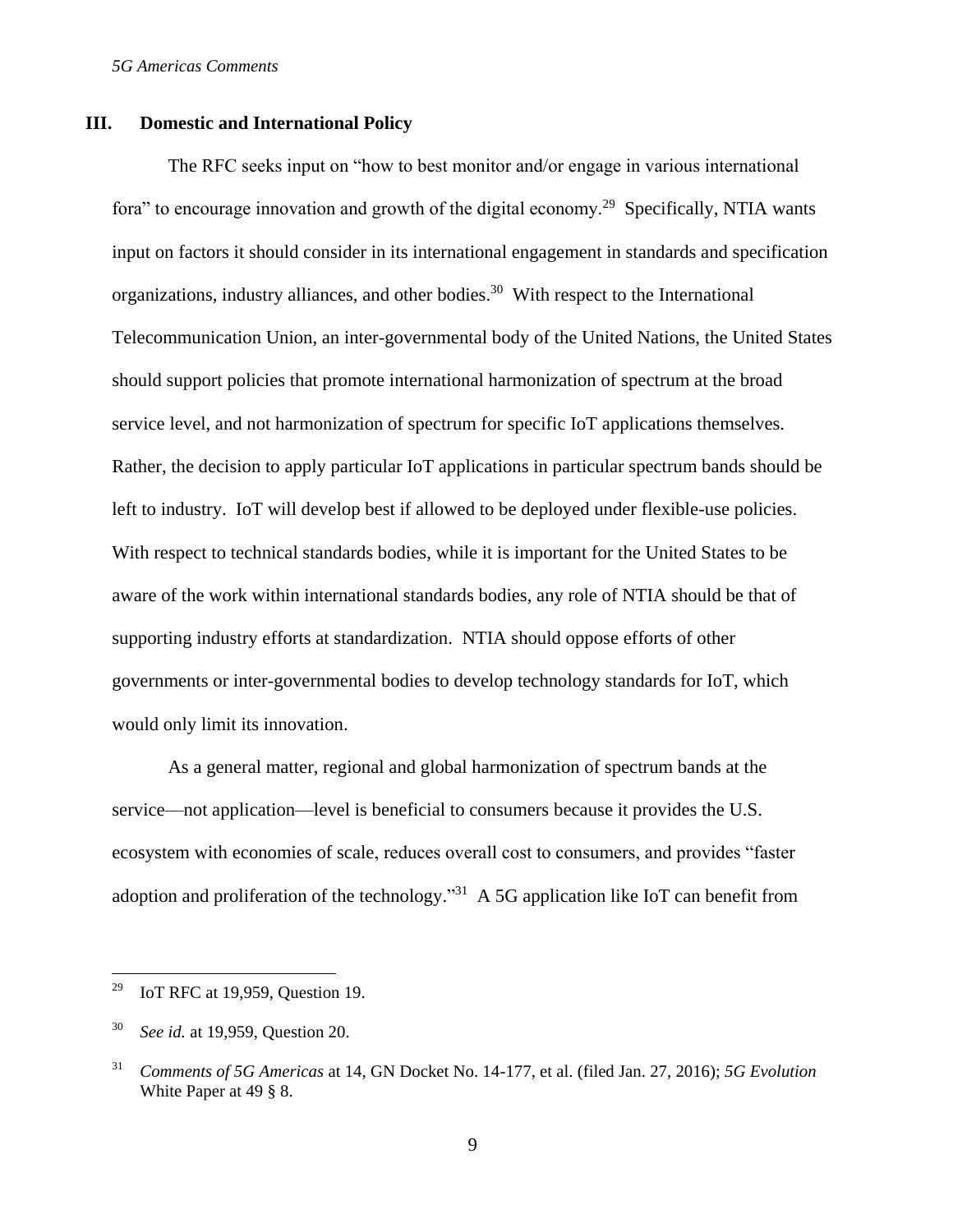$\overline{\phantom{a}}$ 

harmonization of bands considered by international and regional organizations, but 5G Americas cautions against identification of specific bands for IoT. At its World Radiocommunication Conference held in 2015 (WRC-15), the ITU Radiocommunication Sector (ITU-R) was invited to study for possible identification spectrum needed for Machine-to-Machine communications and study possibly harmonizing bands for MTC for the next conference, WRC-19.<sup>32</sup> 5G Americas represents NTIA not to support such an applicationspecific approach for IoT with the ITU, particularly given that the technical characteristics of IMT 2020 are being developed by ITU-R working parties, including for IMT 2020 applications like MTC for purposes of spectrum sharing studies.

On the domestic side, the FCC plans to issue flexible-use licenses in millimeter wave spectrum, as it has before in low- and mid-band spectrum for  $3G$  and  $4G$ <sup>33</sup> Flexible-use licenses will allow licensees to continue to innovate. The FCC will not require particular technologies or applications—IoT or otherwise—to be deployed. This is a useful model for spectrum assignment because it allows permissionless innovation. While spectrum-sharing systems (e.g., TV White Space, Dynamic Spectrum Access, and Spectrum Access System databases) that the FCC is exploring have promise, they remain in their infancy as a means to ensure IoT is spectrum agnostic. Technology-neutral policies and flexible use are critical for IoT development, and NTIA should support this flexibility as it works with the FCC on mitigation techniques to share spectrum between federal systems and commercial use.

<sup>32</sup> *See* World Radiocommunication Conference, Resolution 958, Agenda Item 9.1.8 (WRC-15).

<sup>33</sup> *Use of Spectrum Bands Above 24 GHz For Mobile Radio Services*, GN Docket No. 14-177, Notice of Proposed Rulemaking, FCC 15-138, 30 FCC Rcd. 11,878 (rel. Oct. 23, 2015).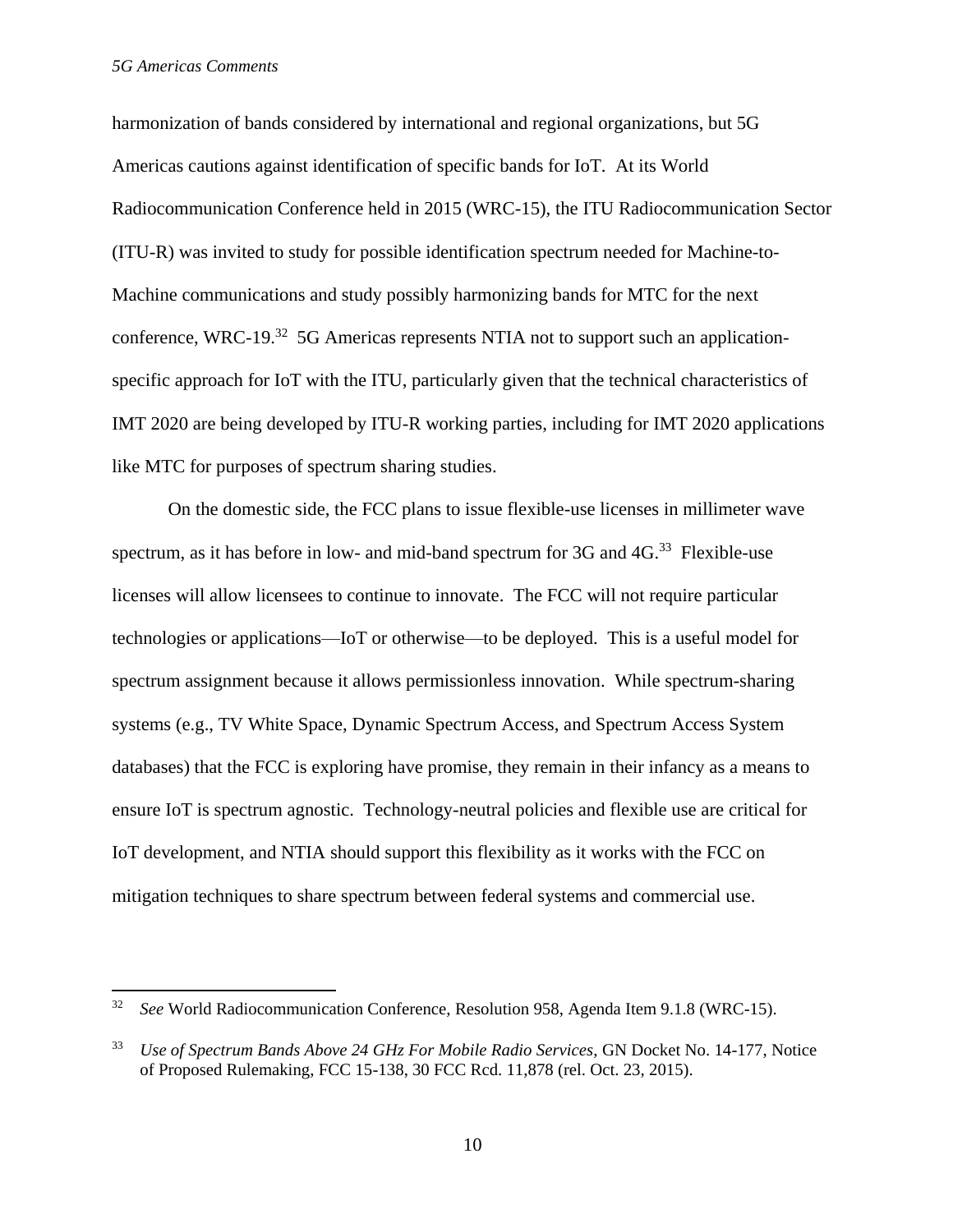OET Chief Julius Knapp has said that because of the diversity of technology within IoT, dedicating spectrum for narrow types of smart devices, tracking utilities, and machine-tomachine communications would waste limited resources.<sup>34</sup> 5G Americas agrees that flexibility for spectrum use is ideal, and specific bands should not be identified for specific IoT applications. As for designation of spectrum for 5G generally, which can encompass both Massive MTC, enhanced mobile broadband, and low-latency, ultra-reliable applications like connected cars and remote surgery, the United States should continue exploring and encouraging bands that were proposed by CITEL for WRC-15 and designated for study for  $WRC-19.<sup>35</sup>$ 

Many significant developments for IoT are taking place in international industry alliances, standards bodies, and specifications organizations, as the RFC acknowledges. $36$ These groups allow industry stakeholders and experts to participate in crafting policies and requirements for the continuous development of IoT. Because the private sector is in the best position for setting standards that encourage innovation, the ITU Telecommunication Standardization Sector ("ITU-T"), an inter-governmental body, should not be encouraged by the U.S. government to assume a leading role in ITU-T standardization, for example, through Study Group 20 IoT. While information gathering and study is important, the private sector should take the leading role in setting standards, not an inter-governmental body. Likewise, the European Commission apparently contemplates a government role in directing its industry to

 $34$ Julius Knapp, Comments at the 2014 Winnik Forum.

<sup>35</sup> *See Recommendations on 5G* White Paper at 8-9 § 3.1.3; 12 § 5.1; 18 § 7.

 $36$  IoT RFC at 19,959, Questions 20(a) and (c).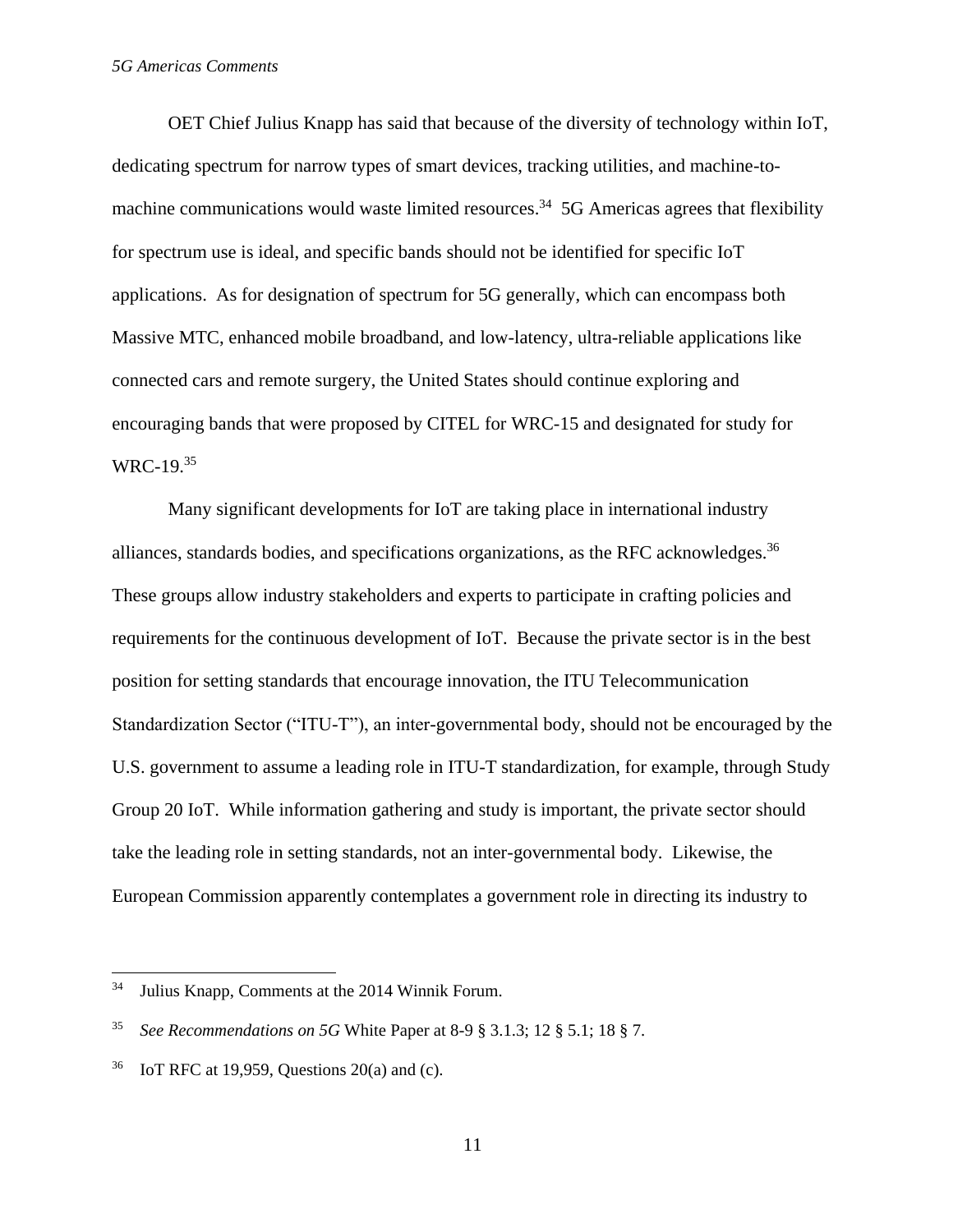focus on IoT standards, as one of the key technologies undergirding its plans for the Digital Single Market.<sup>37</sup> While 5G Americas applauds the European Commission's focus on IoT and encourages dialogue between policymakers on both sides of the Atlantic, it does not support any formal arrangement for governments to collaborate on the development of technical standards for IoT or 5G technology. U.S. government monitoring of activities within the private sector standards bodies and other international organizations is certainly encouraged to keep the policymakers and the agencies up to date.

#### **IV. Security for the Internet of Things**

The RFC asks about cybersecurity concerns raised specifically by IoT and how those concerns change based on categorization of  $I \circ T$ .<sup>38</sup> Security is a high priority for the wireless industry generally and 5G Americas members specifically.<sup>39</sup> Security has been developed and deployed for cellular technology since 2G and has been enhanced in 3G and 4G technology evolutions, as a market imperative. As technology transitions to the next generation, working groups are actively collaborating to evolve existing security measures that have already been developed to adapt to networks with billions of devices and IoT endpoints. Many low-power industrial IoT nodes will be deployed in unlicensed spectrum. IoT deployed over cellular

l

<sup>37</sup> *See* Press Release, *Commission sets out path to digitise European industry*, European Commission (Apr. 19, 2016), http://ec.europa.eu/growth/toolsdatabases/newsroom/cf/itemdetail.cfm?item\_id=8785.

<sup>38</sup> IoT RFC at 19,959, Question 16.

<sup>39</sup> GSMA, another mobile industry association with some membership overlap, but with global as opposed to regional reach like 5G Americas, has recently held a conference dedicated to 5G and IoT security and privacy. *See, e.g.* GSMA Mobile 360 Series – Privacy and Security, The Hague, Netherlands, May 10-11, 2016, http://www.gsma.com/gsmaeurope/event/mobile-360-seriesprivacy-and-security/.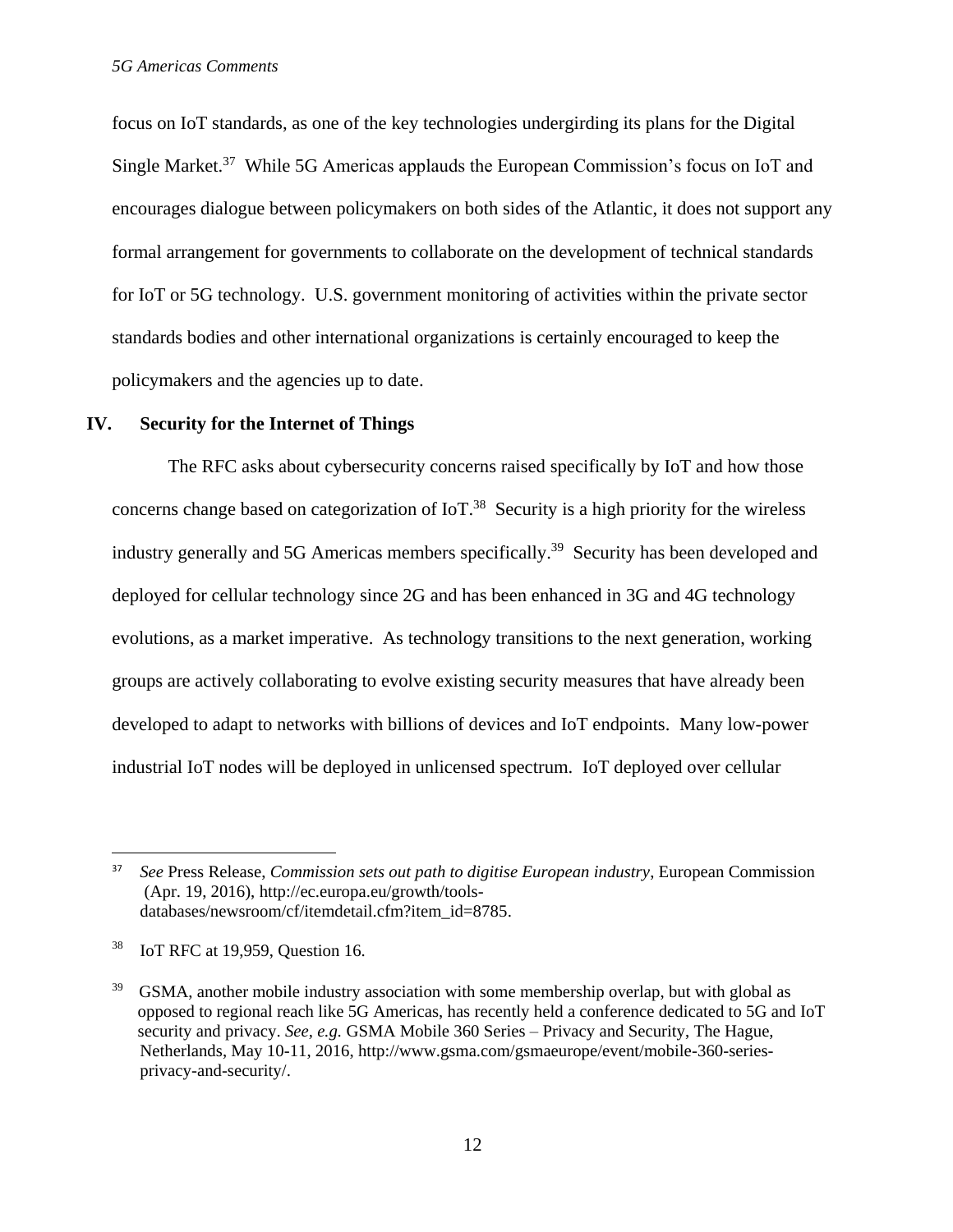$\overline{\phantom{a}}$ 

technologies in licensed spectrum can benefit from the enhanced security a managed network can bring. The best way for security measures to address the diverse range of IoT applications is for the relevant industries to apply their knowledge in working groups and industry organizations to create effective security measures consistent with existing legal standards.<sup>40</sup> 5G Americas members are engaged in various standards bodies and industry coalitions addressing 5G security, many of which focus on specific IoT use cases for security. Industry stakeholders are incentivized to ensure their systems are secure, and they are in the best position to develop the technology to address their customers' ever-changing threats.<sup>41</sup> Government agencies should avoid imposing security measures that may rapidly become obsolete or ineffective as technologies continue to evolve.

3GPP has developed specific working groups to address security issues for 5G, including next-generation mobile broadband systems and IoT technology. One of these groups is the 3GPP SA3 Working Group, which is investigating security needs for V2X communication (encompassing vehicle-to-vehicle, vehicle-to-infrastructure, and vehicle-topedestrian communication) and next-generation mobile broadband systems. The group's efforts include identifying security threats, defining security requirements, and proposing potential solutions in a series of technical reports. Recently, 3GPP SA3 initiated a study item for

<sup>&</sup>lt;sup>40</sup> The Federal Trade Commission has taken a number of enforcement actions to ensure that IoT products provide the security marketed by their vendor. *See*, *e.g*., Press Release, *Marketer of Internet-Connected Home Security Video Cameras Settles FTC Charges It Failed to Protect Consumers' Privacy*, Federal Trade Commission (Sept. 4, 2013), www.ftc.gov/news-events/pressreleases/2013/09/marketer-internet-connected-homes. *See also* FTC Staff Report, *Internet of Things: Privacy and Security in a Connected World* (January 2015), https://www.ftc.gov/system/files/documents/reports/federal-trade-commission-staff-reportnovember-2013-workshop-entitled-internet-things-privacy/150127iotrpt.pdf.

<sup>41</sup> *See* Letter from Patricia Paoletta, Partner, Harris, Wiltshire & Grannis LLP to Marlene H. Dortch*,* Secretary, Federal Communications Commission, GN Docket No. 14-177, et al. (Apr. 8, 2016) (discussing 5G security).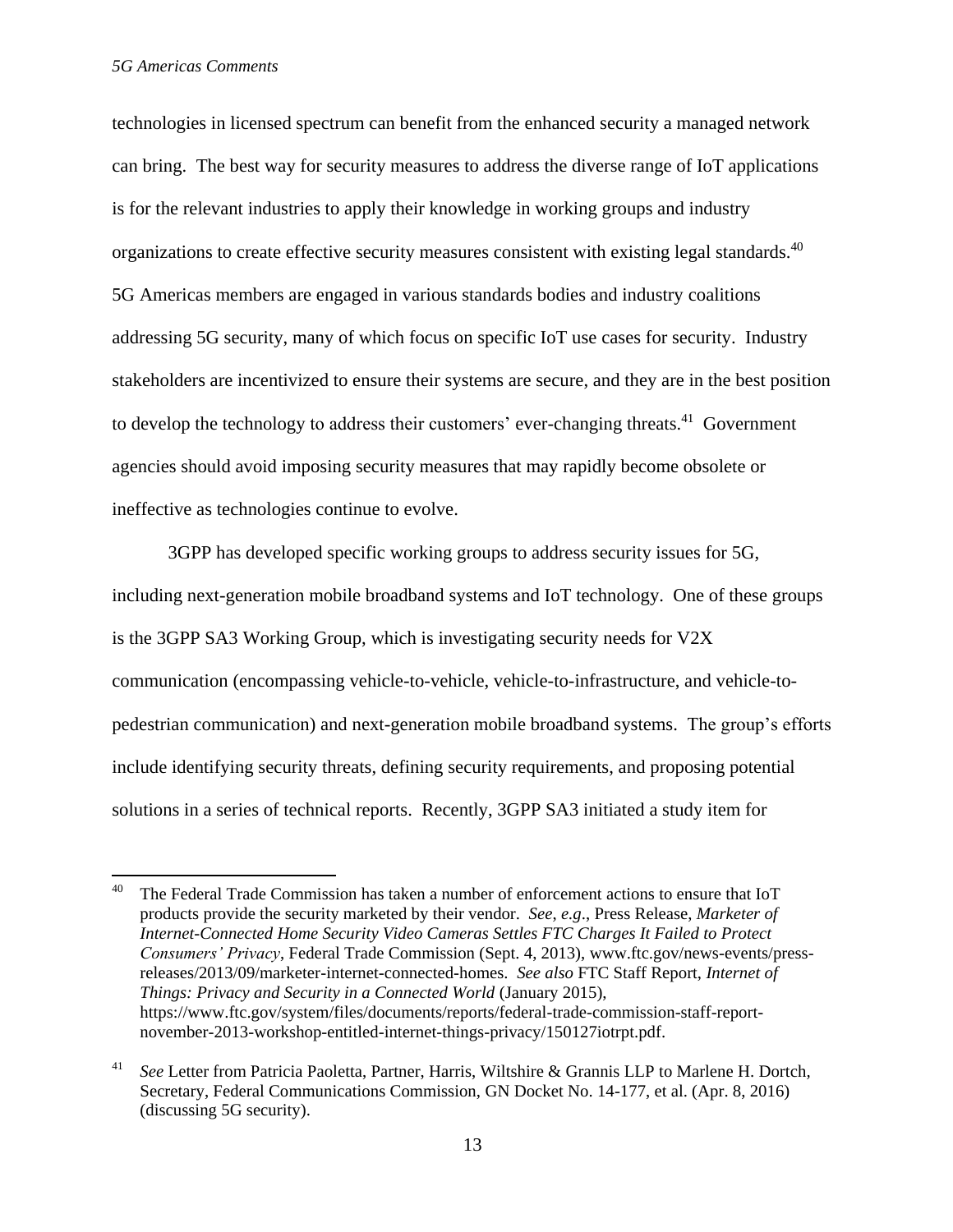Security Aspects for LTE support of V2X services based on the use cases and potential requirements for LTE support for vehicular communications services and potential architecture enhancement. Part of this process includes reviewing input from stakeholder companies and making specialized recommendations based on their input.

Other industry standards groups are working on safety and security for IoT in parallel. The wireless industry and the vertical industry of automotives are coordinating through existing automotive industry standards groups such as Society of Automotive Engineers (SAE) and the International Electrotechnical Commission (IEC). These groups are working on cybersecurity and other safety aspects for connected cars.

Industry-specific standards development organizations are best situated to address cybersecurity and safety concerns and have the flexibility to create new specialized working groups and studies as new technology develops. Accordingly, 5G Americas encourages agencies like NTIA to follow those activities for informational purposes so as to be assured of these organizations' specialized knowledge in creating security measures.

#### **V. Conclusion**

Any government policies must support technology evolution so the United States can remain a forum for IoT innovation and U.S. citizens can benefit from enhanced productivity and other societal goods that flow from IoT applications. The United States should continue to support IoT consistent with technology neutrality and flexible spectrum use, in both licensed and unlicensed spectrum. In other words, there is no need to allocate specific bands of spectrum for specific IoT applications. Similarly, the U.S. government should not mandate security measures while these standards are actively being developed, particularly since the success of security in IoT is a market imperative. The United States should continue to support policies

14